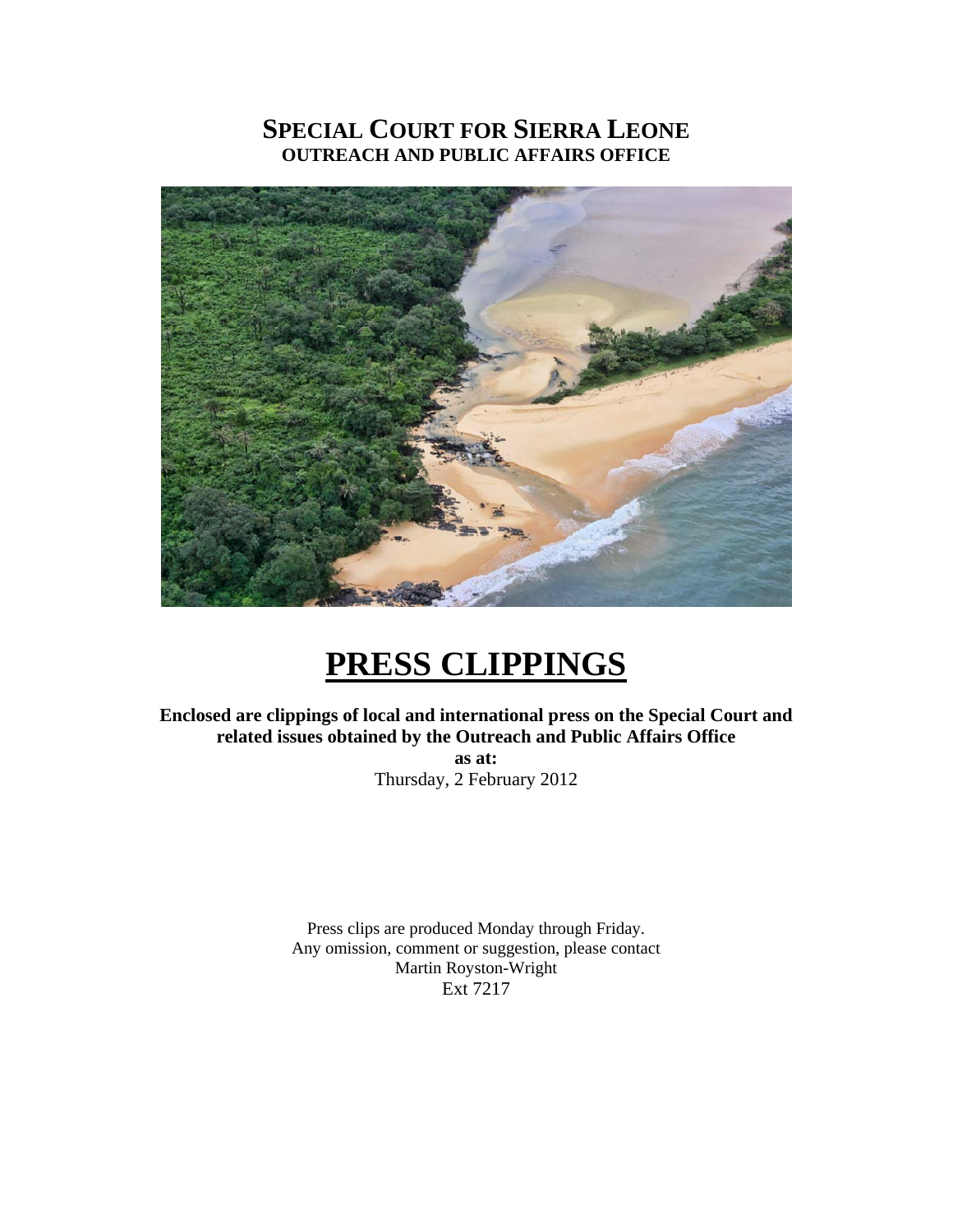# **International News**

| Charles Taylor Lawyers Seek to Reopen Defense Case / Associated Press                   | Page 3       |
|-----------------------------------------------------------------------------------------|--------------|
| Liberia: Charles Taylor's Lawyers Apply to Reopen Defense Case / Charlestaylortrial.org | Pages 4-5    |
| RIO Director's Nobel Peace Prize Speculations 2012 / PRIO                               | Page 6       |
| Charles Taylor's Case to Re-open? / The New Dawn                                        | Pages 7-8    |
| Trial Chamber Decision On in Absentia Proceedings/ Special Tribunal for Lebanon         | Pages $9-11$ |
| Court Fails Obligation to Both Victims and the Law in Duvalier Case / ICTJ              | Page 12      |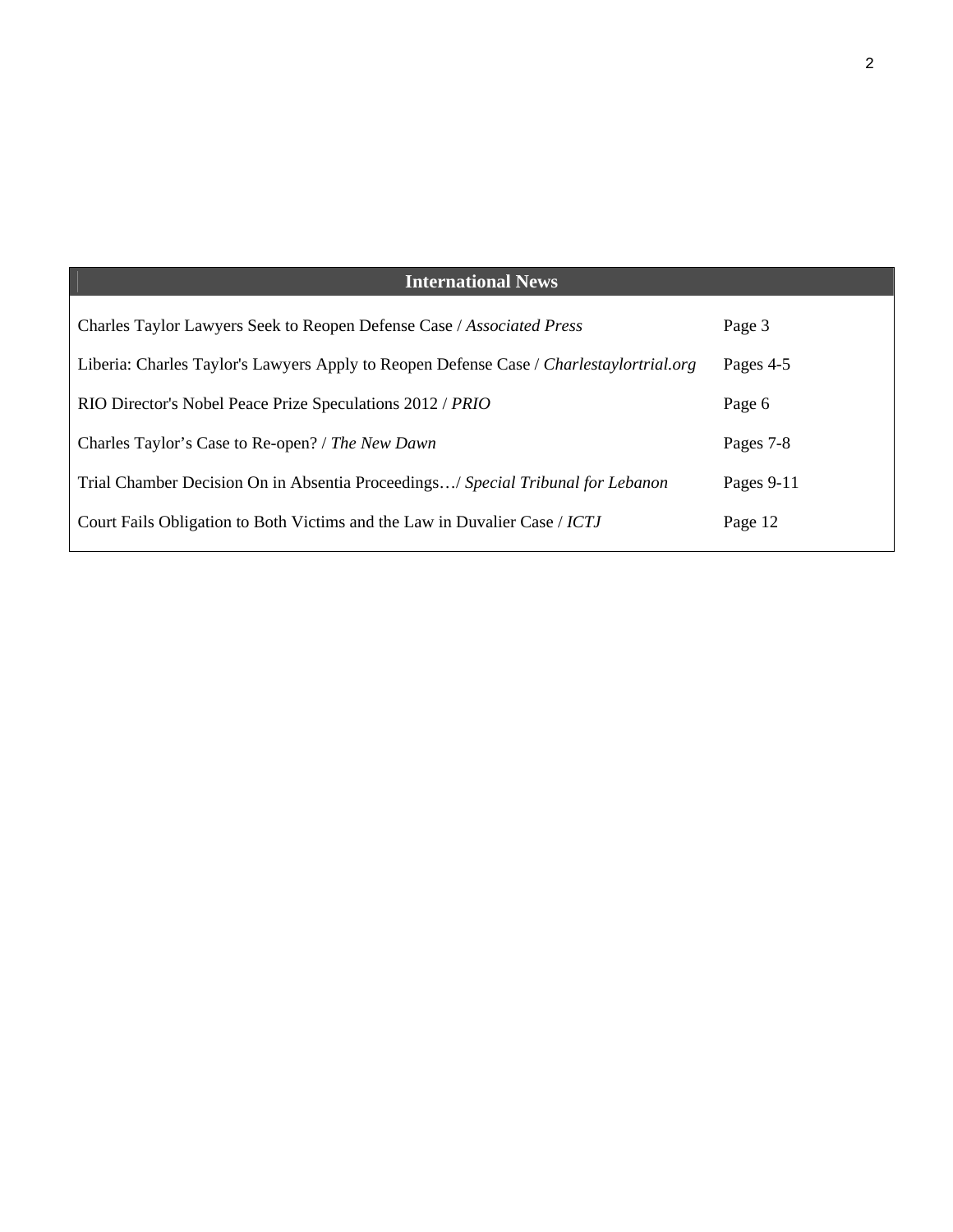#### **Charles Taylor lawyers seek to reopen defense case**

By Mike Corder

AMSTERDAM—Lawyers for former Liberian president Charles Taylor have asked a U.N.-backed war crimes court for permission to reopen their defense case, saying a recently published Security Council report could help clear him of charges he sent fighters to commit atrocities in Sierra Leone's civil war.

In the written request filed Tuesday and released Wednesday by the Special Court for Sierra Leone, Taylor's lawyers seek to introduce into evidence about 20 pages of a U.N. panel of experts report on Liberia that discusses the activities of mercenaries.

Taylor's lawyers argued the report supports their claim that Liberian fighters crossed into neighboring countries to fight for personal gain "rather than in furtherance of a sweeping joint criminal enterprise" led by Taylor.

They say the report shows that Liberian fighters were able to cross into Sierra Leone "without being under the direction or control of Mr. Taylor and without the implicit approval of the government of Liberia."

The written filing said that admitting the pages of the report into evidence would not unduly delay the case.

Taylor's three-year ended early last year and judges are expected to deliver their verdicts in coming weeks.

He pleaded innocent to 11 charges including murder, torture and using child soldiers. Prosecutors allege he armed and supported rebels notorious for hacking off the limbs of their enemies in Sierra Leone's brutal 1991-2002 civil war.

Prosecutors say from his seat of power in the Liberian capital, Monrovia, Taylor backed Sierra Leone's Revolutionary Front in return for "blood diamonds" illegally mined using slave labor.

His trial marked the first time a former African head of state had appeared before an international war crimes tribunal.

The court did not react to the filing. Judges last month rejected a similar application by Taylor's lawyers to admit into evidence two cables published by anti-secrecy website WikiLeaks.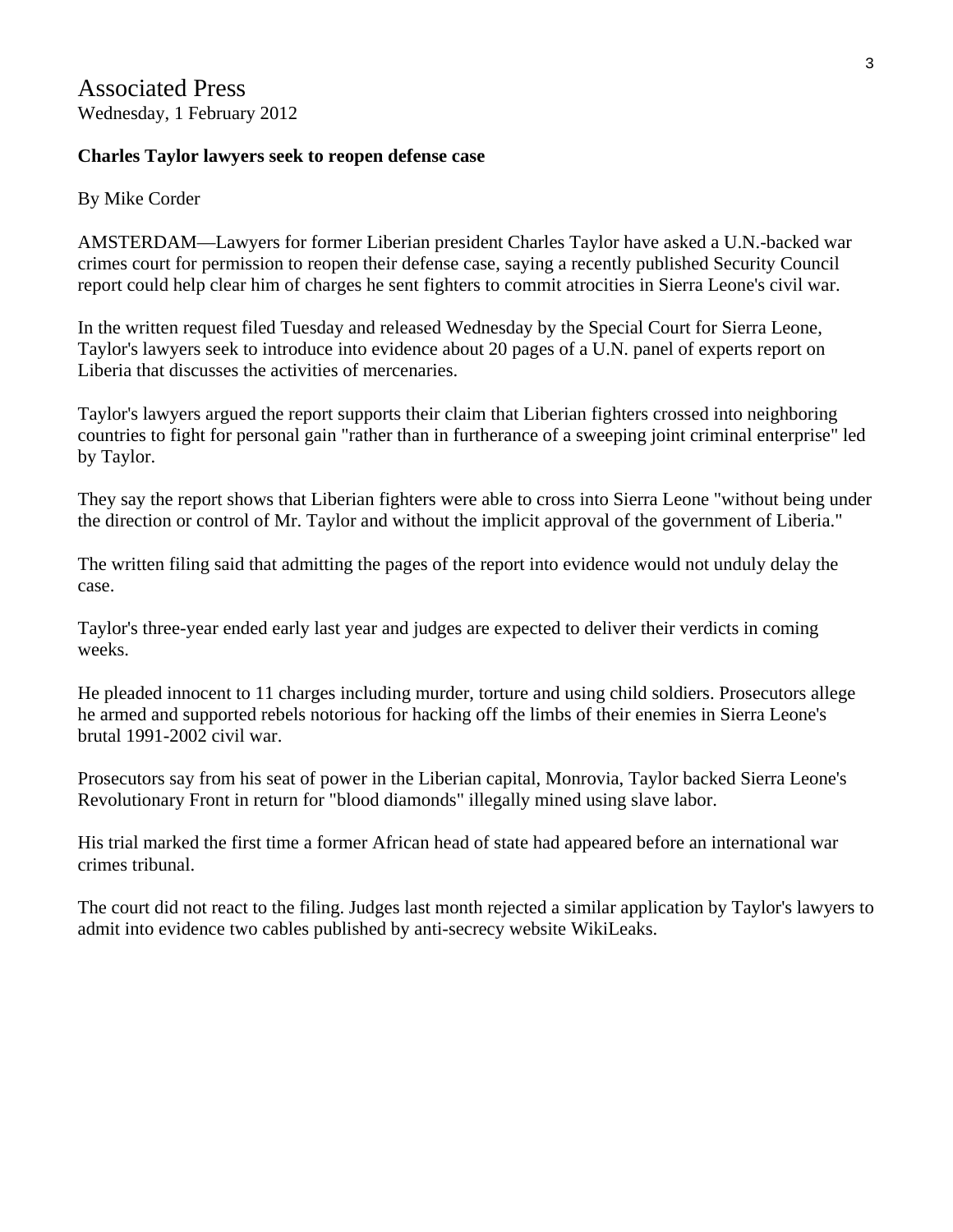## **Liberia: Charles Taylor's Lawyers Apply to Reopen Defense Case**

#### By Alpha Sesay

Charles Taylor's defense lawyers have made a request for judges to allow the former Liberian president to reopen his defense, almost one year after arguments in the case were concluded.

The motion, filed on January 31, 2012, requests that the defense be allowed to "re-open its case in order to seek admission of Panel of Experts Report on Liberia."

The motion relates to a December 7, 2011 Panel of Experts Report on Liberia that discusses the participation of Liberian mercenaries in the conflict in neighboring Ivory Coast. Taylor's defense lawyers seek to submit in evidence Section III of the report titled "Liberian Mercenaries and Ivorian Militia." This section, defense lawyers argue "describes the continuing phenomenon and underlying causes of mercenary activities in West Africa."

According to defense lawyers, this section of the report supports the defense "private enterprise" theory that during Sierra Leone's 11 year conflict, many fighters in Liberia exploited the conflict for personal gain.

The report, defense lawyers say, does not blame the current Liberian government for Liberian mercenaries crossing into Ivory Coast in 2010 and 2011 and this, they say, contrasts the Prosecution's argument that any fighters who fought in Sierra Leone and other neighboring countries were sent and controlled by Taylor while he served as Liberian president.

During the conduct of hearings in Taylor's trial, witnesses, including those who were part of Taylor's security apparatus, testified for the prosecution that the former Liberian president sent them to provide support to rebel forces in Sierra Leone. Some witnesses also testified about being sent by Taylor to fight in Ivory Coast and Guinea. Taylor, on his part, argued that porous borders in the West African sub-region and the illicit flow of small arms made it very easy for fighters to move across borders without being controlled by any persons in authority. Taylor's defense also argued during the trial that Liberian fighters who fought in Sierra Leone did so only for their own personal gain and as President of Liberia, Taylor did not have any knowledge of such movement of Liberian fighters into Sierra Leone.

In this present motion, Taylor's defense lawyers now argue this report supports their argument that during the Sierra Leonean conflict, it was possible for fighters to cross from Liberia into Sierra Leone "without being under the direction and control of Mr. Taylor and without the implicit approval of the Government of Liberia."

"Additionally...free agents or mercenaries did so in pursuit of personal profit, rather than in furtherance of a sweeping joint criminal enterprise or aiding and abetting scheme," defense lawyers have submitted.

Defense lawyers pointed out in their motion that the UN Report specifically names Ibrahim Bah, Benjamin Yeaten, Zig Zag Marzah and Sweet Candy" as persons involved in mercenary activities in Ivory Coast. These individuals, defense lawyers say, are continuing to exploit conflict situations in the West African sub-region for personal benefit. Of particular note, "the fact that Prosecution Witness Zig Zag Marzah has participated in the Ivorian Conflict as a free agent is particularly relevant to his overall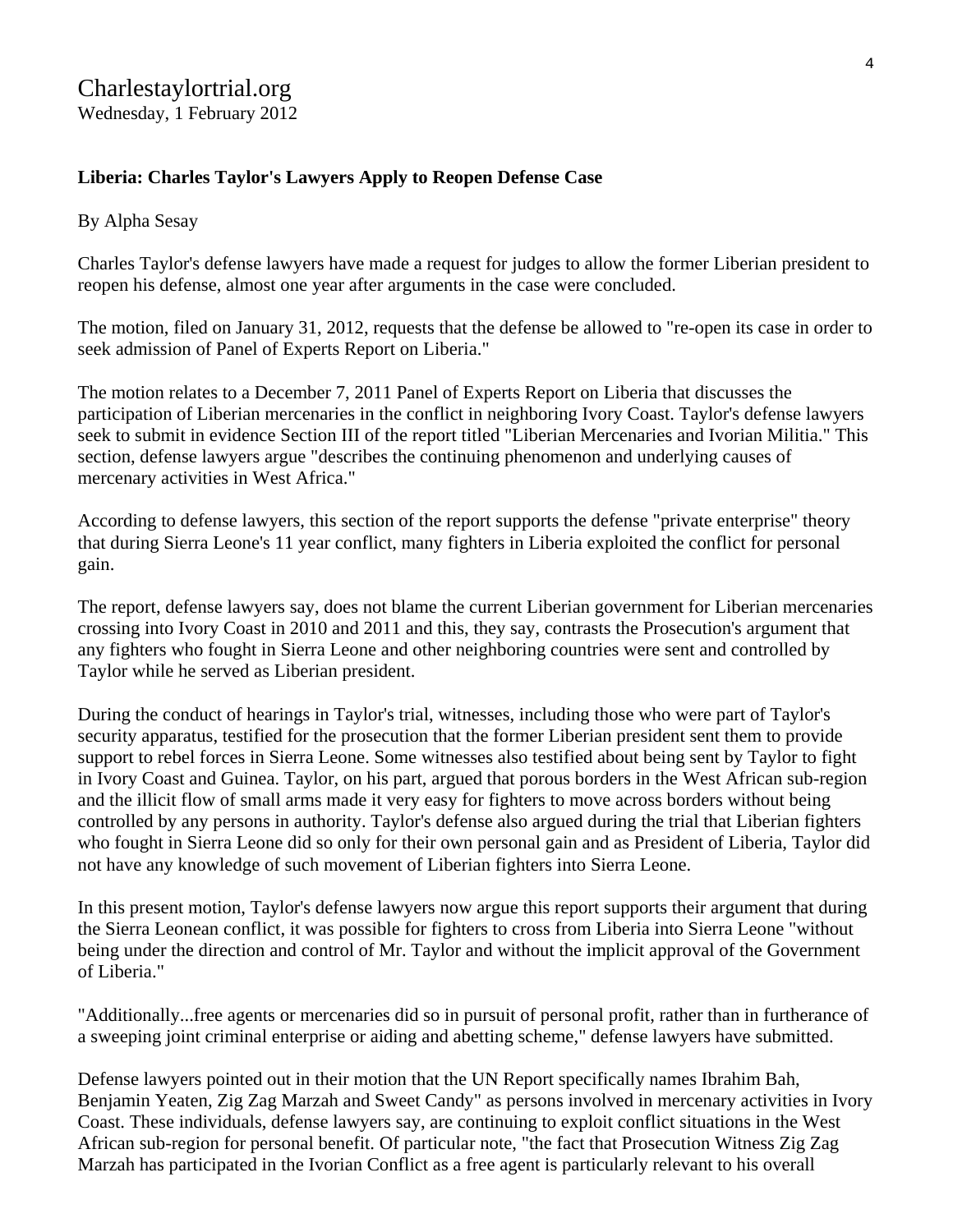credibility - on the witness stand, he seemed unable to act unless he was instructed to do so by Mr. Taylor," the defense motion states.

Defense lawyers now say this report establishes that mercenaries can easily move between Liberia and Ivory Coast without being intercepted by the Liberian government, that command structures in mercenary activities are loosely defined, and that the present Liberian government has demonstrated inadequate response tomercenary activities.

In asking judges to allow them to reopen their case, defense lawyers for Taylor argue that the present report be admitted in evidence because it could not have been obtained by the team during the conduct of its case considering that it was only presented to the UN Security Council in December 2011. They argue further that the probative value of the report is significant and that it poses no threat or concerns toTaylor's rights to a fair and expeditious trial.

This is the second time in two months that defense lawyers for Mr. Taylor have requested that the former Liberian president be allowed to reopen his defense in view of new evidence. On December 9, 2011, Taylor's defense lawyers made a similar request after the release of two WikiLeaks cables suggesting that there was cooperation between former Nigerian President Olusegun Obasanjo and the United States Government to remove Taylor from Liberia with promise of asylum and immunity from prosecution if he were to leave willingly and that Obasanjo provided support to Liberian rebels who were fighting to oust Taylor from Liberia.

The judges, however, on December 21, 2011 rejected the defense application.

With the most recent application that has been made by the defense, the prosecution will have a chance to file a response, with an option to the defense to file a reply before the judges issue a decision on the motion.

Judges have taken several months since the conclusion of hearings in March 2011 to prepare their final judgment, which will determine whether Taylor is guilty or not of the charges against him. It is expected that such judgment will be delivered shortly.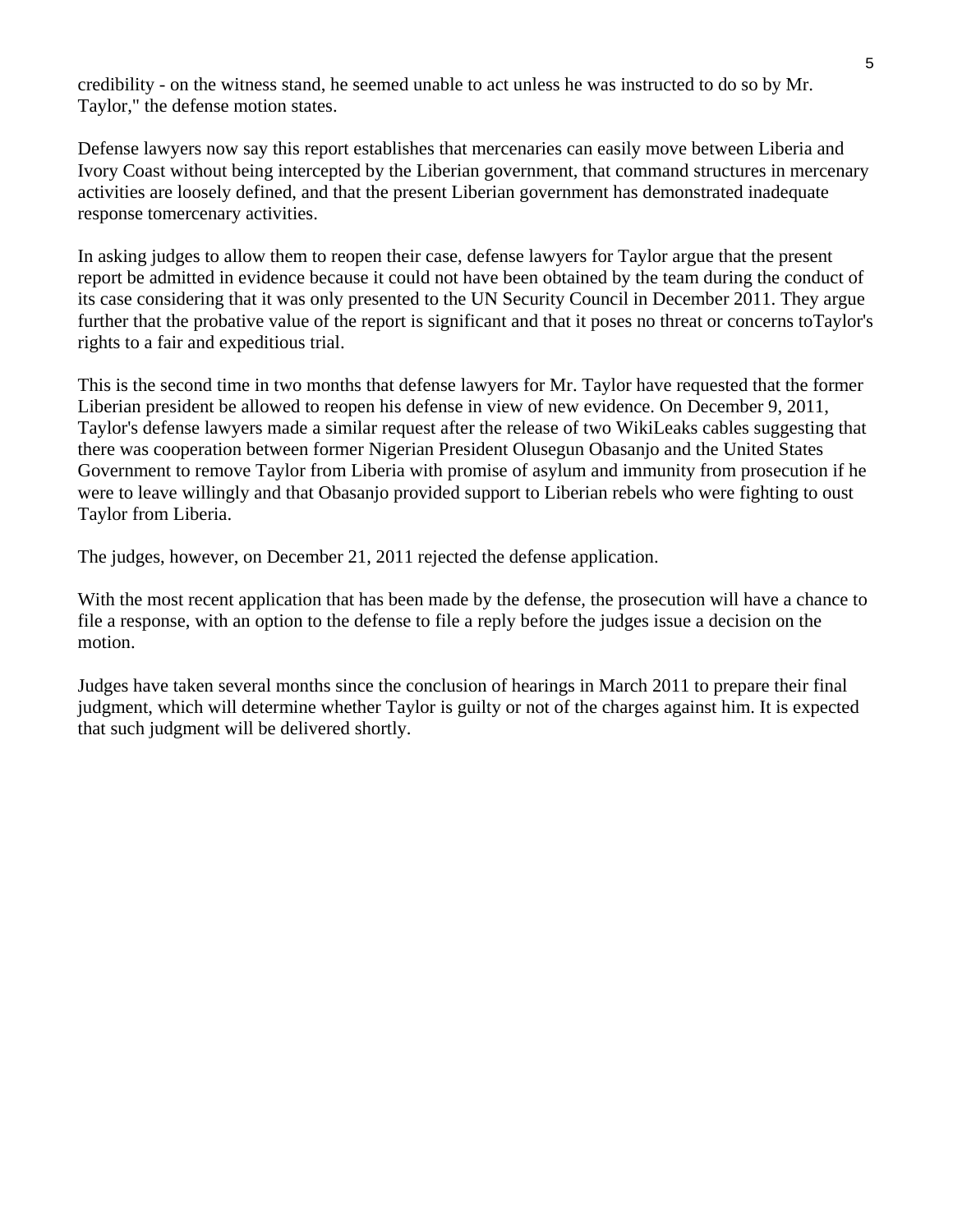## PRIO

Wednesday, 1 February 2012 http://www.prio.no/About/PeacePrize/PRIO-Directors-Speculations-2012/

### **RIO Director's Nobel Peace Prize Speculations 2012**

Another Nobel Peace Prize nomination deadline has passed, and PRIO Director Kristian Berg Harpviken once again speculates over who will win the prize. While the PRIO director may be well placed to speculate on this topic, his speculations do not confirm nor endorse any candidate. He has chosen not to nominate anyone himself. PRIO does not have any formal links to the Nobel Institute and the Nobel Peace Prize Committee in Oslo; consequently, the speculation does not reflect their opinion.

The Norwegian Nobel Committee bases its assessment on valid nominations that they receive by 1 February each year. A number of people around the world, including all members of parliaments, have the right to nominate. The members of the Norwegian Nobel Committee can also nominate candidates before their first meeting following the deadline. The Nobel Committee will have its first meeting in late February, after which it will also announce the number of candidates that have been nominated in 2012 (in 2011 there were 241 candidates, 53 of which were organizations). It is common that the winner is announced on the second Friday of October, which this year would be the 12th.

As per usual, we also keep an unofficial list of confirmed and possible nominations toward the bottom of the page.

### KRISTIAN BERG HARPVIKEN'S SHORTLIST FOR THE NOBEL PEACE PRIZE 2012

#### -SNIP-

Other candidates include Richard Goldstone, leader of the UNHRC investigation of human rights and humanitarian law violations in the 2008-09 Gaza war. Within the closely related area of transitional courts, the Special Tribunal for Cambodia and the Special Court for Sierra Leone are possible candidates, despite their somewhat disappointing track record.

-SNIP-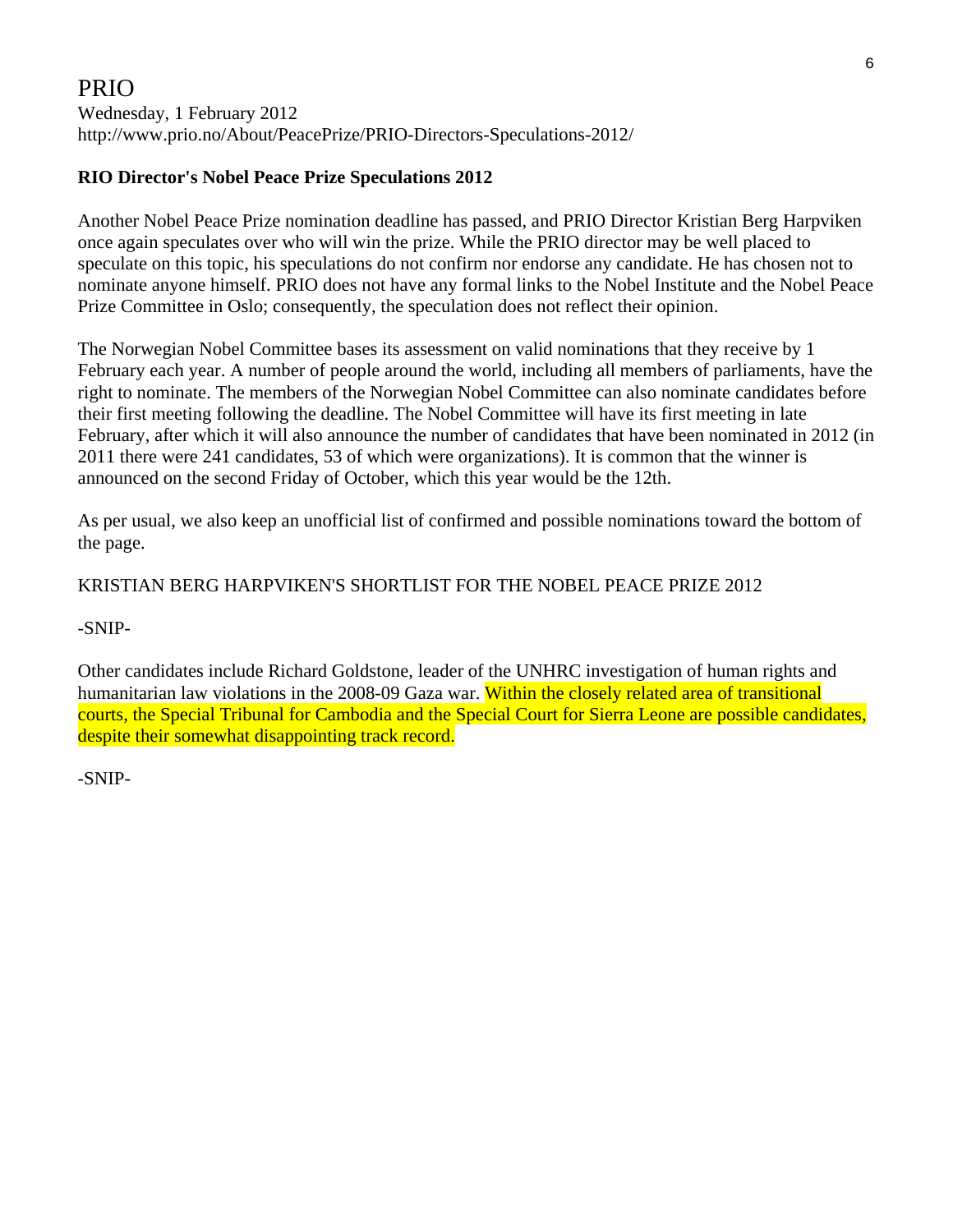#### The New Dawn (Liberia) Thursday, 2 February 2012

#### **Charles Taylor's Case to Re-open?**



Reports say defense lawyers of ex-President Charles Taylor have filed a motion before judges of the UN backed Special Court for Sierra Leone asking the Court to permit them reopen their client's defense.

The motion, which was filed on Monday, January 31, and which is based on a Panel of Experts Report on Liberia, released December 7, 2011, seeks to argue that the Liberian fighters that participated in the Sierra Leone war were "fortune fighters," individuals fighting for their own benefits and not a criminal gang set up, supported and monitored by Mr. Taylor.

Section Three of the December 7 Panel of Experts Report on Liberia, titled "Liberian Mercenaries and Ivorian Militia," speaks about the role of Liberian mercenaries in the recent Ivorian crisis that saw the ouster of President Laurent Gbagbo.

Taylor and his defense lawyers, who are determined to capitalize on the information contained in Section Three of the Report, contend that the section supports their original argument that during the war in Sierra Leone, it was easy and possible for Liberian fighters to exploit the porous borders and cross over from Liberia to Sierra Leone for their own gains, just as they have done under the current Liberian government, arguing, those fighters did it "without being under the direction and control of Mr. Taylor and without the implicit approval of the Government of Liberia."

The defense lawyers further argue in their motion: "Additionally…free agents or mercenaries did so in pursuit of personal profit, rather than in furtherance of a sweeping joint criminal enterprise or aiding and abetting scheme." It is not yet known whether the Court will give credence to the new motion or will reject it.

Speaking to the New Dawn in a telephone interview yesterday evening, Mr. Peter Andersen, the Un-back Special Court for Sierra Leone's Communications Director, said: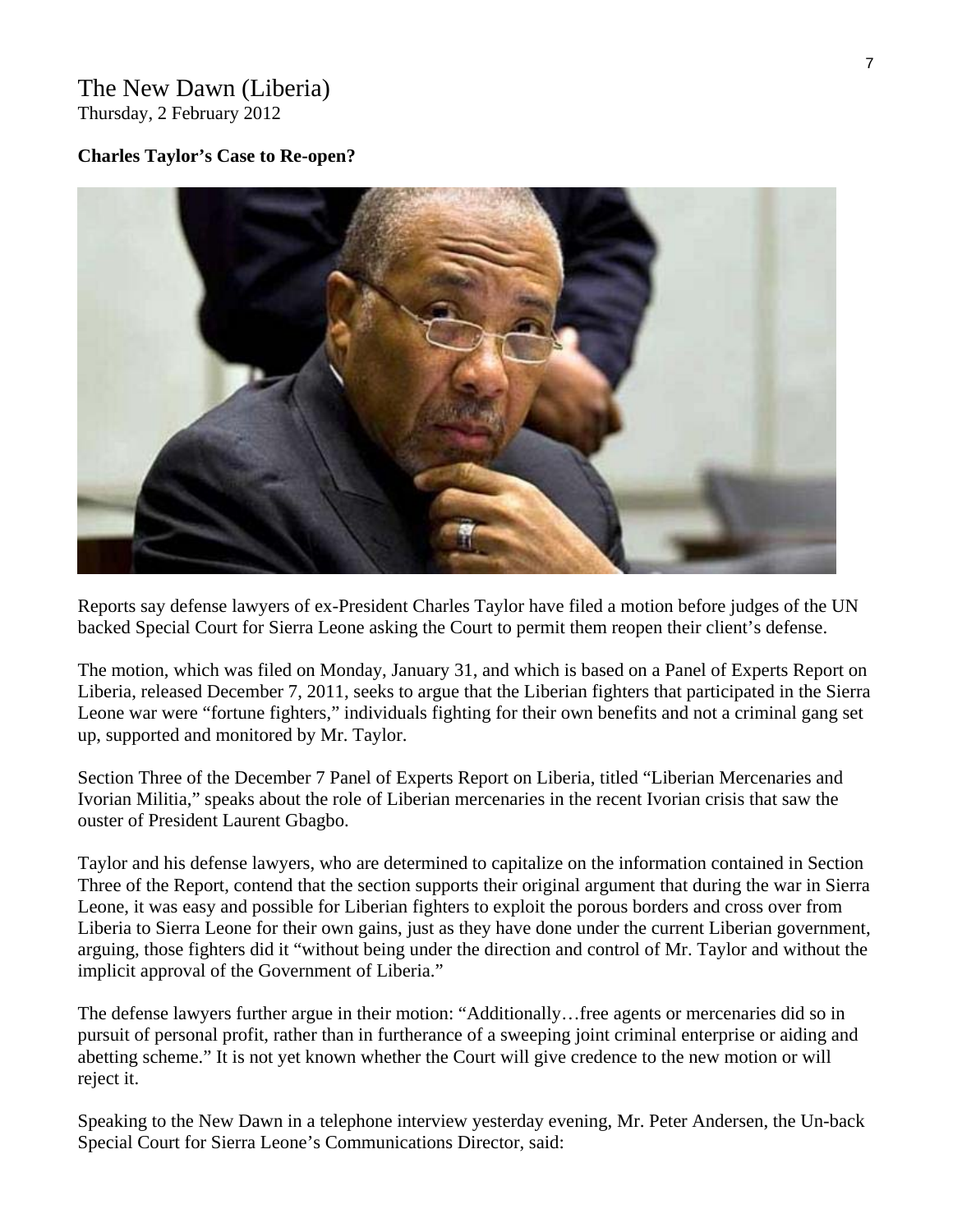"This is the second time they are doing this (filing a motion to reopen their client's defense). The first was in November 2011, when they filed a motion in relation to a Wikileaks' report, but was denied. This is not anything big by the way."

It may be recalled that hearings into the case of former President Charles Taylor ended March of 2011 and judges have since been working on their final decision, with many thinking that the verdict could be delivered anytime soon. However, with a new motion to open Mr. Taylor's defense filed, many believe that the process could be further delayed.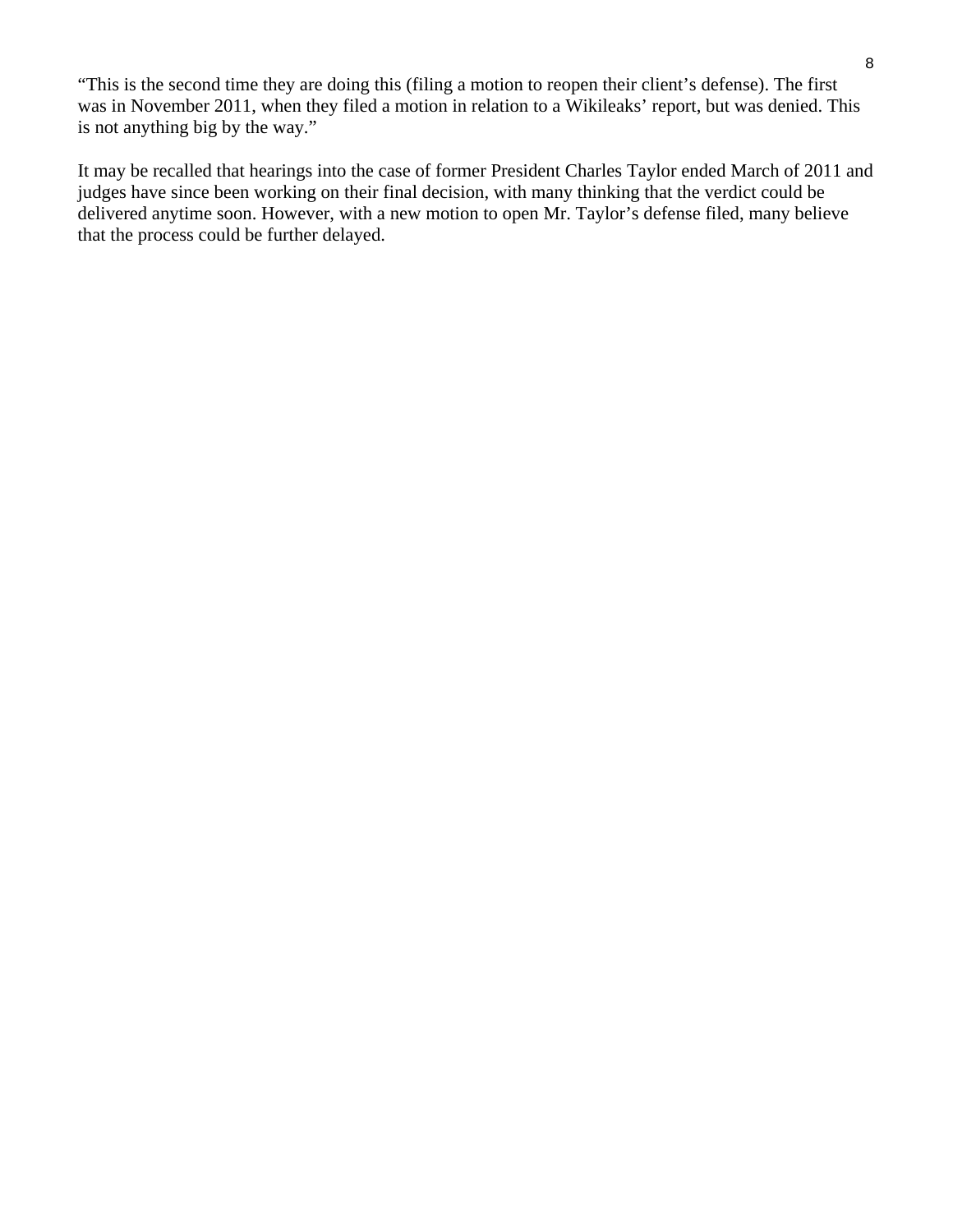

SPECIAL TRIBUNAL FOR LEBANON

المحكمة الخاصة بلبنان

TRIBUNAL SPÉCIAL POUR LE LIBAN

#### **STL Media Advisory – Trial Chamber decision on in absentia proceedings – The upcoming steps**

Following a decision by the Trial Chamber, there are a number of necessary steps which need to take place before the actual trial can start.

#### **Assignment of Defence Counsel**

One of the first actions of the Pre‐Trial Judge will be to request the Head of the Defence Office, François Roux, to assign counsel to the accused. If the accused are apprehended or decide to participate in the proceedings they may appoint counsel of their choice.

Within 30 days of the Trial Chamber decision, the Prosecutor will **disclose to the Defence** copies of the supporting material which accompanied the indictment at the confirmation stage. These include copies of the supporting material accompanying the indictment and the statements of all witnesses whom the Prosecutor intends to call to testify at trial. The Prosecution also has the duty to start providing any evidence they may have gathered that could potentially prove the innocence of the accused.

While the Prosecution continue their investigations, the Defence can now review the entire case and start their own investigations. Although the burden of proof is on the Prosecution, the Defence can challenge the Prosecution's allegations and also present different case theories and call its own witnesses and evidence..

Investigations by the Defence may involve interviewing witnesses, visiting crime scenes, and collecting evidence. The Defence may also request information and assistance from the Lebanese authorities or other States.

With the permission of the Pre-Trial Judge, the Defence may also summon witnesses and execute searches and seizures. The Tribunal's Defence Office helps with legal and logistical matters.

At this stage, the rules also allow for **preliminary motions** challenging the Tribunal's jurisdiction, alleging technical and/or legal defects in the form of the indictment or seeking the severance of some of the counts. These motions can be filed by the parties in writing.

#### **Working plan and trial**

The Pre‐Trial judge will implement a **working plan and set a tentative date for the start of the proceedings**, at least four months in advance. He will need to provide the Defence with enough time to review the case and prepare for trial.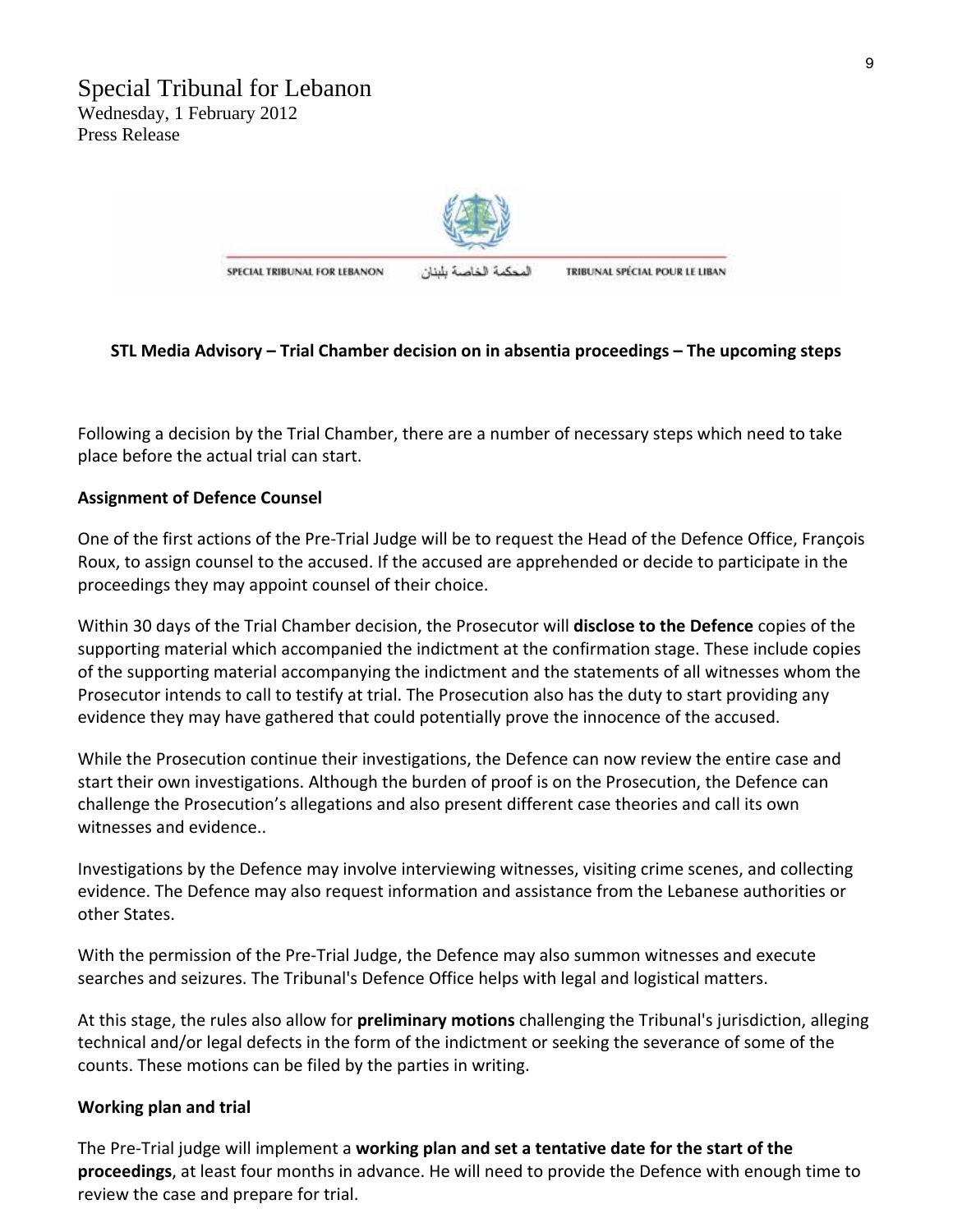The Pre‐Trial Judge is also responsible for producing a file for the Trial Chamber containing several items such as:

all the filings of the parties and of the victims participating in the proceedings;

all orders and decisions that he has made, as well as a summary of those rulings;

suggestions about the witnesses to be called by the Prosecutor and the witnesses that the victims participating in the proceedings wish to call; and

points of agreement and disagreement between the Prosecution and Defence.

#### **Appearance of accused during in absentia proceedings**

Lebanon has an ongoing obligation to search for, detain and transfer the accused. If the accused are found in the course of the proceedings in absentia or if they choose to participate in the process, they have the right to be retried in their presence.

If the accused appear after an in absentia conviction, once the trial is completely finalised, the accused can:

- accept the conviction or sentence;
- accept the conviction but request a new hearing in respect of the sentence; or
- request a retrial.

#### **Timeline in the case of** *Ayyash et al***.**

17 January 2011– The Prosecutor submitted an indictment for review to the Pre-Trial Judge.

28 June 2011 – The Pre‐Trial Judge confirmed the indictment and ordered that it remain confidential.

30 June 2011 – The indictment was served on the Lebanese authorities, who were given 30 days to report on their efforts to search for, arrest and transfer the accused.

29 July 2011 – The Pre‐Trial Judge ordered the partial unsealing of the indictment, to reveal the identity of the accused and the charges against them.

17 August 2011 – The Indictment and the decision confirming it were unsealed.

18 August 2011 – The STL President ordered the public advertisement of the indictment and called for an intensification of efforts to detain those accused.

8 September 2011 – The STL President convened the Trial Chamber in the *Ayyash et al.* case.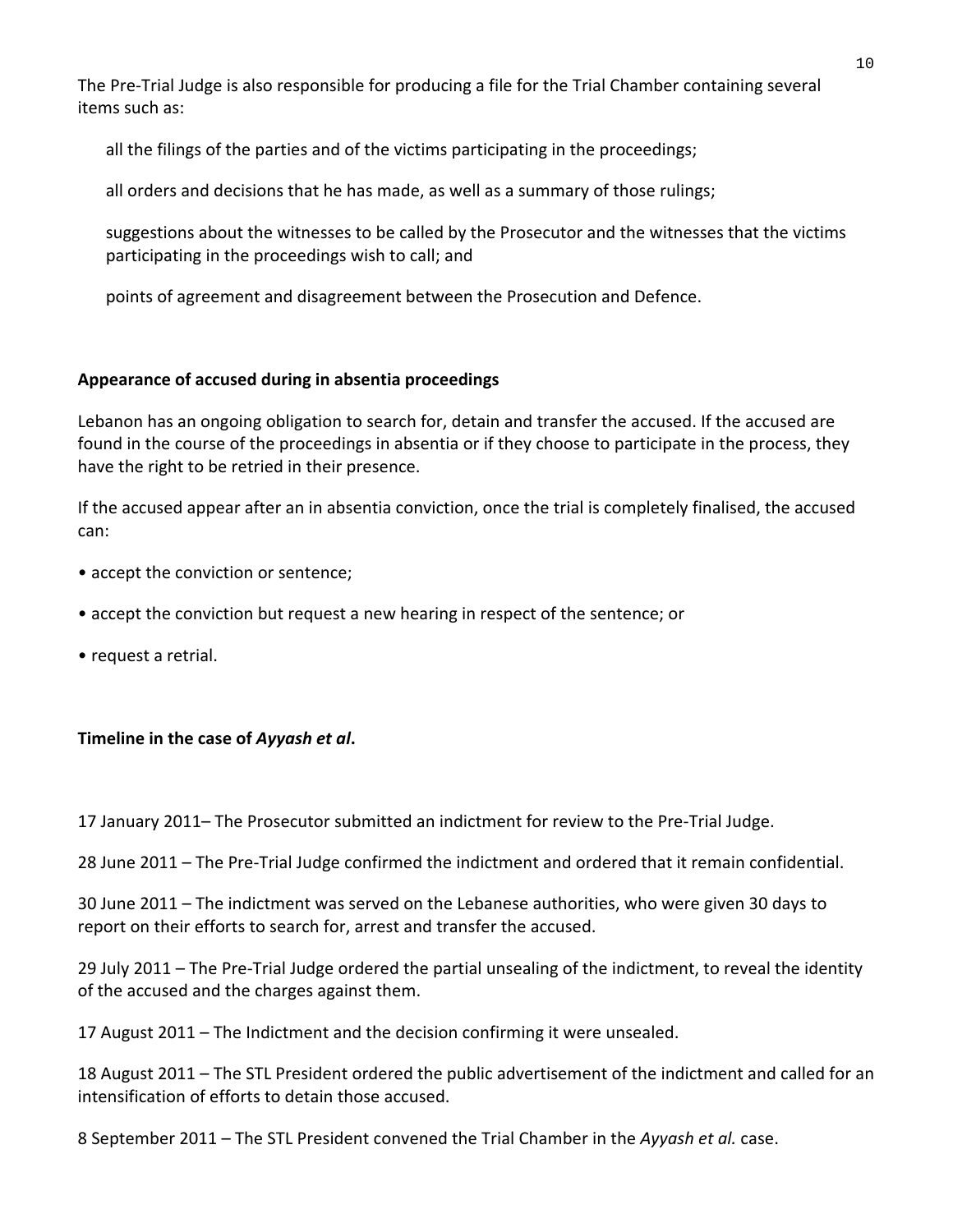17 October 2011 – The Pre-Trial Jjudge requested the Trial Chamber to decide on in absentia proceedings.

20 October 2011 – The Trial Chamber called for submissions on the in absentia proceedings.

11 November 2011 – The Trial Chamber held its first hearing to receive arguments and submissions from the Prosecution and the Defence Office about starting in absentia proceedings.

23 November 2011 – The Trial Chamber decided to await a response from the Lebanese authorities to the Requests for Assistance made by the Prosecution on efforts to arrest the accused before deciding whether to initiate proceedings in absentia.

15 December 2011 ‐ The Trial Chamber received a report from the Office of the Prosecutor with a few hundred pages of material received from the Prosecutor General of Lebanon in response to the Prosecutor's Requests for Assistance.